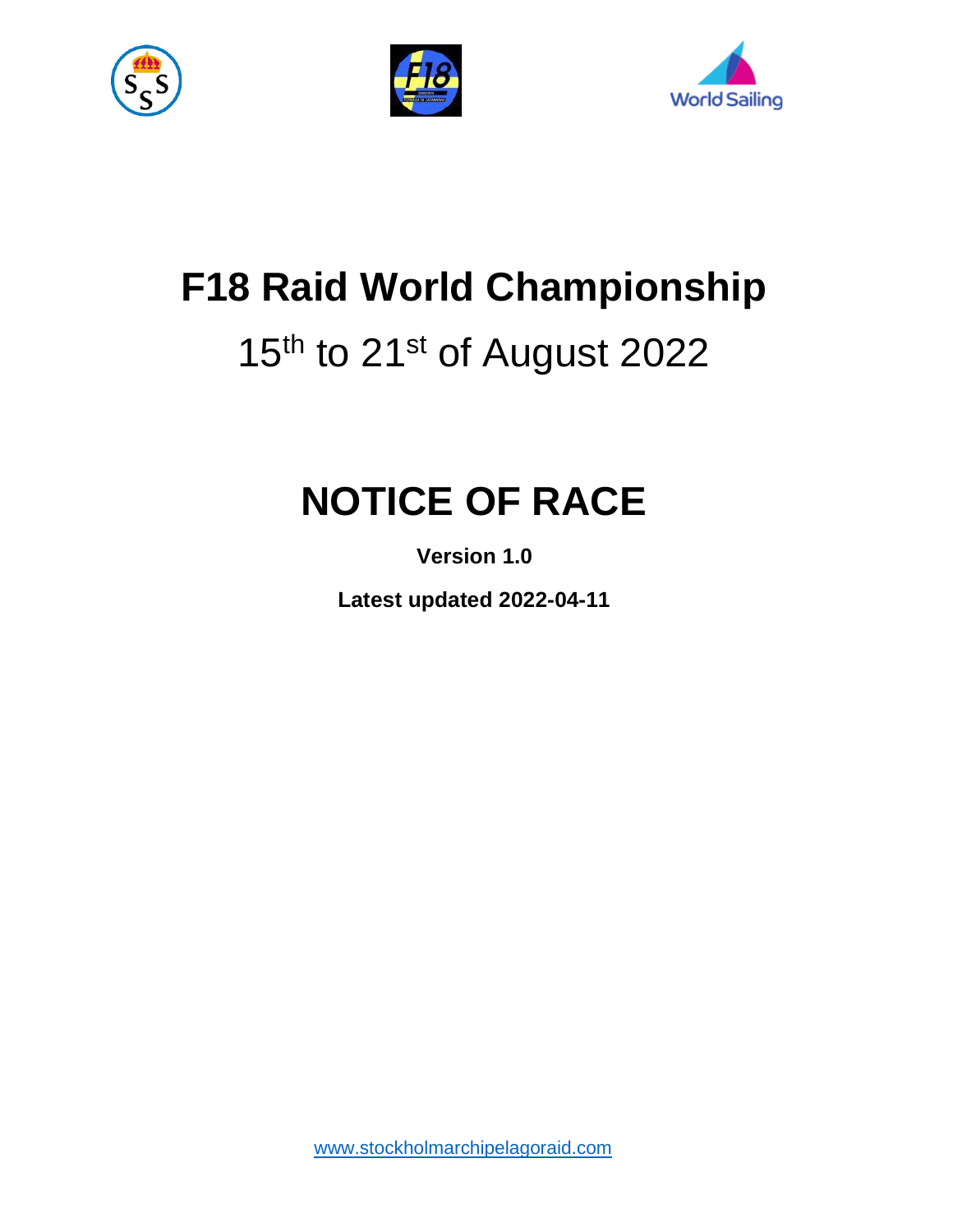





# **Introduction**

The Stockholm Archipelago Raid is a mix of sport, nature and adventure in the perfect F18-playground; the stunning Stockholm Archipelago. The archipelago consists of 36.000 rocks, skerries and islands and offers spectacular scenery and limitless possibilities for exceptional courses between the Check Points (CP's) on islands, buoys, light houses and beaches.

Each day the fleet typically sails between 50 and 100 NM depending on the winds. It is tight, intensive racing between CP's during daytime, sometimes with an early start. After the race there is often time for a sauna and a beer before dinner. Since all sailors eat, live and share an adventure together for a couple of intensive days, the raid is a very social event, even if the competition is also present during races.

Raids has been organized by the Swedish F18 Association under different names since 2010, for example Raid Revenge. Before that, from 2001 to 2009, Atlant Ocean racing organized the Archipelago Raid, an extreme race from Stockholm to Finland and back. Many sailors from all over the world has participated since 2001. All winners since 2001 can be found in the F18 Hall of Fame<http://www.f18-international.org/hall-of-fame/>



Photo: Ollie Hartas, Hartas Productions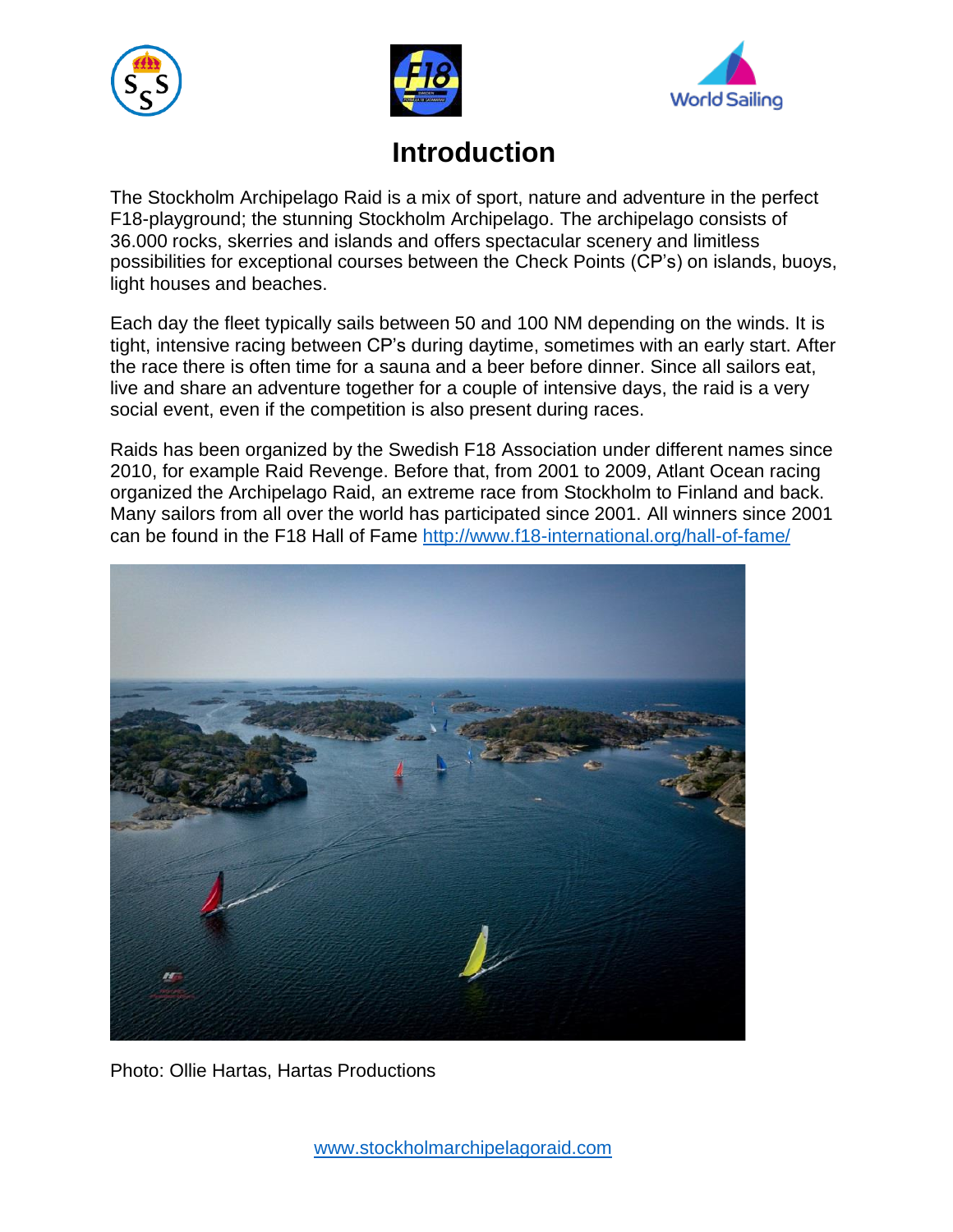





# **Notice of Race** F18 Raid World Championship 2022

- Dates: 15<sup>th</sup> to 21<sup>st</sup> August 2022
- **Location:** Saltsjöbaden/Stockholm, Sweden
- **Boatclass:** Formula 18

**Organizing authority:** The Royal Swedish Yacht Club in cooperation with The Swedish F18 Association

## **1. Rules**

1.1 The event will be governed by the rules as defined in the Racing Rules of Sailing (RRS) and with appendix S.

The sailing instructions will consist of the instructions in RRS Appendix S, Standard Sailing Instructions, and Supplementary Sailing Instructions that will be on the Official Notice Board located at [www.stockholmarchipelagoraid.com](http://www.stockholmarchipelagoraid.com/)

- 1.2 The International Formula 18 Class rules will apply.
- 1.3 RRS 31 applies only at starting marks.
- 1.4 While racing, boats shall not enter areas declared by local government or other regulations as forbidden to enter, forbidden to pass or otherwise. These areas are obstructions as defined in the RRS Definitions*.*
- 1.5 RRS 40.1 will apply at all times while the boat is afloat and on the water. A boat breaking this rule may be warned or penalized at the discretion of the protest committee.
- 1.6 Special safety regulations and recommendations are listed in Addendum A.
- 1.7 Boats may be required to display advertising chosen and supplied by the organizing authority. The area on the boats allocated for the event partners are:
	- The bow inside and outside (front third part of the hull, approximately 1,80 m)
	- The jib
	- The bottom 1/3 of the mainsail (approximately 2,80 m from the bottom)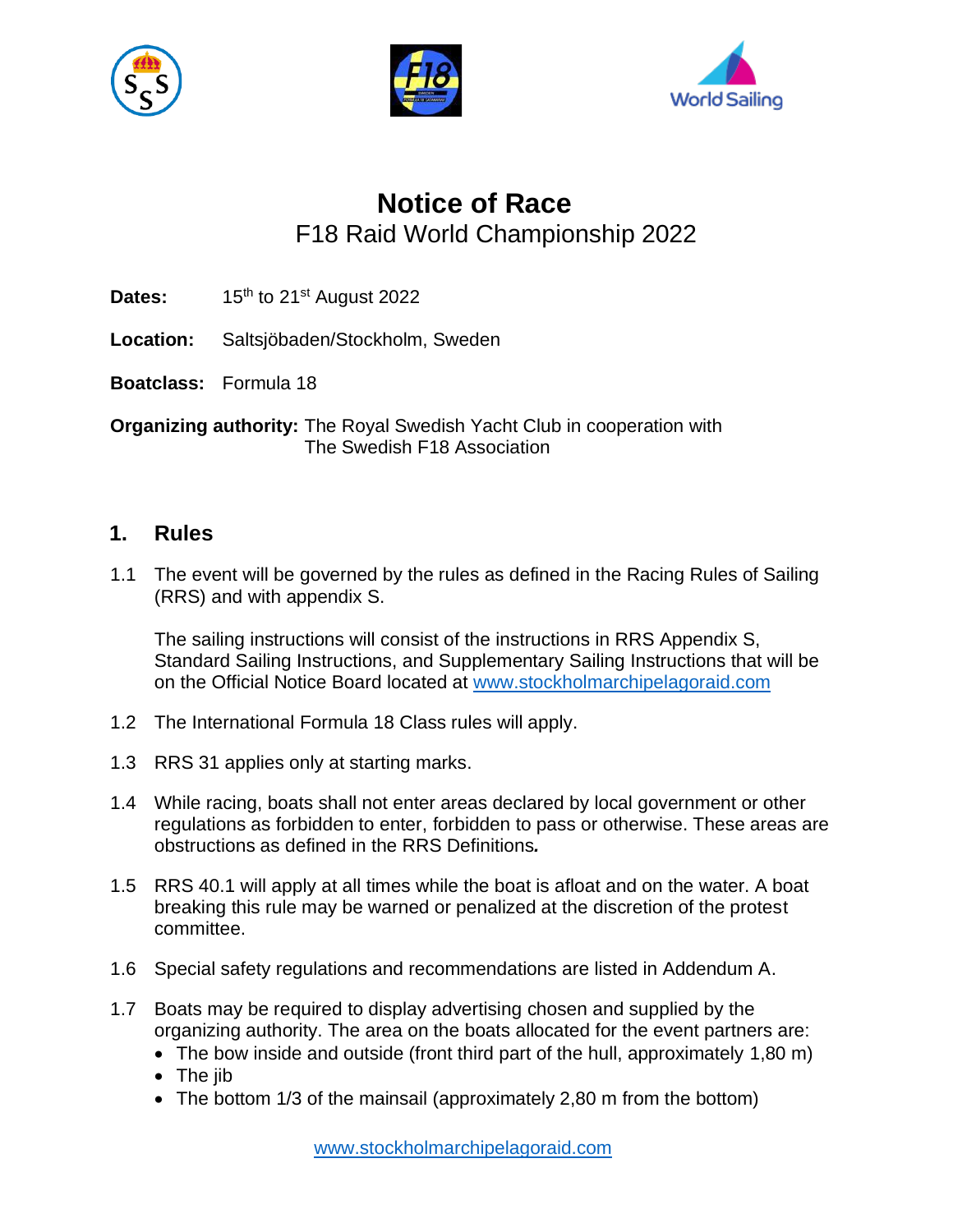





- 1.8 All boats may be required to display identification numbers.
- 1.9 Subject to the approval of the Race Committee, a boat chartered or loaned for the events may be declared at the time of entry or registration a sail number which may be different from the registered number of the hull provided that the number declared shall not be the sail number of any other boat competing in the regatta.

# **2. Communication**

- 2.1 The online official notice board will be located at <http://www.stockholmarchipelagoraid.com/ONB-2022>
- 2.2 All boats shall carry a VHF radio capable of communicating on CH 16, and CH 67- 77.
- 2.3 On the water, the race committee will make courtesy broadcasts to competitors on VHF radio. The channel will be stated in the SIs.

# **3. Eligibility requirements**

- 3.1 The event is open to eligible boats of the International Formula 18 Class Association.
- 3.2 All competitors shall be members of their respective National Formula 18 Class Association. When there is no National Class Association in their country they shall have their entry endorsed by the International F18 Class Association.
- 3.3 The person in charge shall follow the rules for racing license as decided by the Swedish Sailing Federation. Competitors from other countries than Sweden are exempt from this requirement.
- 3.4 The person in charge shall be minimum 18 years of age at the date of the start of the race. Competitors under 18 years of age shall present a signed and completed parent (or guardian) consent and declaration form at registration.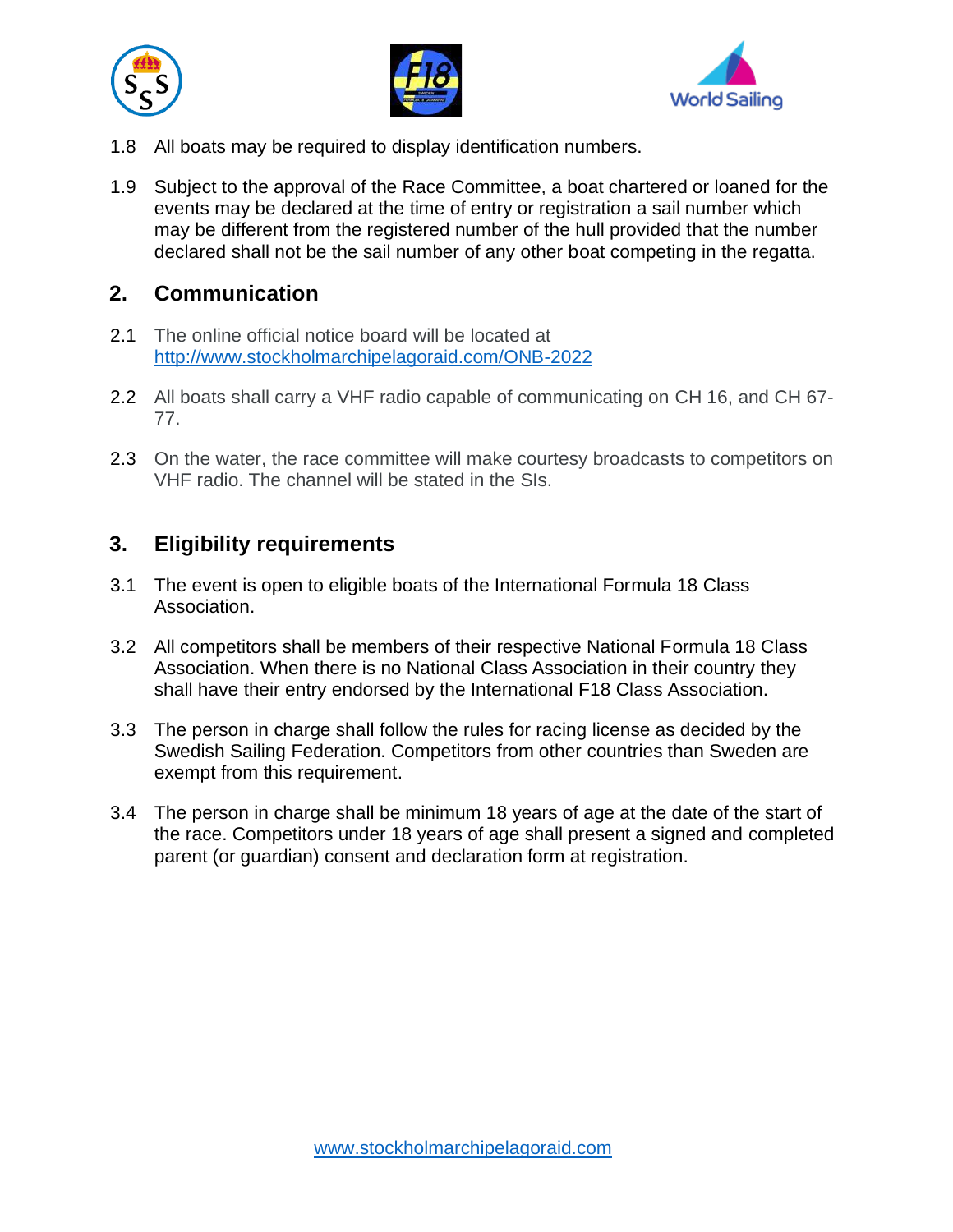





# **4. Entry**

- 4.1 Boats may enter the event by registering online at the Official Notice Board at [www.stockholmarchipelagoraid.com](http://www.stockholmarchipelagoraid.com/) not later than the 7<sup>th</sup> of August 2022.
	- o Registering by fill in the Registration form and enter requested information about the team.
	- o At the check-out pay a Registration fee of 2 000 SEK to complete your registration.
- 4.2 Entry fees per team
	- o The entry fee is 11 000 SEK before the 1<sup>st</sup> of June 2022.
	- $\circ$  The entry fee is 13 000 SEK from the 1<sup>st</sup> of June 2022 to the 1<sup>st</sup> of August 2022.
	- o Youth teams (both helm and crew shall be under 26 years of age) get a 2 000 SEK discount on the entry fee.

| <b>Entry period</b>                            | <b>Registration</b><br>fee | <b>Entry fee</b> | <b>Total price</b> |
|------------------------------------------------|----------------------------|------------------|--------------------|
| Paying entry fee prior to 1 <sup>st</sup> June | 2000 SEK                   | 11 000 SEK       | 13 000 SEK         |
| Paying entry fee post 1 <sup>st</sup> of June  | 2000 SEK                   | 13 000 SEK       | 15 000 SEK         |
| Youth teams                                    | 2000 SEK                   | 9 000 SEK        | 11 000 SEK         |

- 4.3 Included in the entry fee:
	- o Accommodation in cabins/rooms.
	- o Breakfast and dinner each day during the race.
	- o Race Committee, safety crew and event organisation.
	- o Speed boats and boat drivers for the race organisation and media.
	- o One boat to carry teams personal equipment, food and other gear.
	- o One boat for spare parts.
	- o Photography / media covering the event.
	- o Prices and medals.
- 4.4 To be considered an entry in the event, a boat shall complete all registration requirements and pay all fees.
- 4.5 Reimbursements:
	- $\circ$  The Registration fee is generally not reimbursed. However, if a team has paid the Registration fee and is for any reason not accepted to participate, the whole amount will be reimbursed.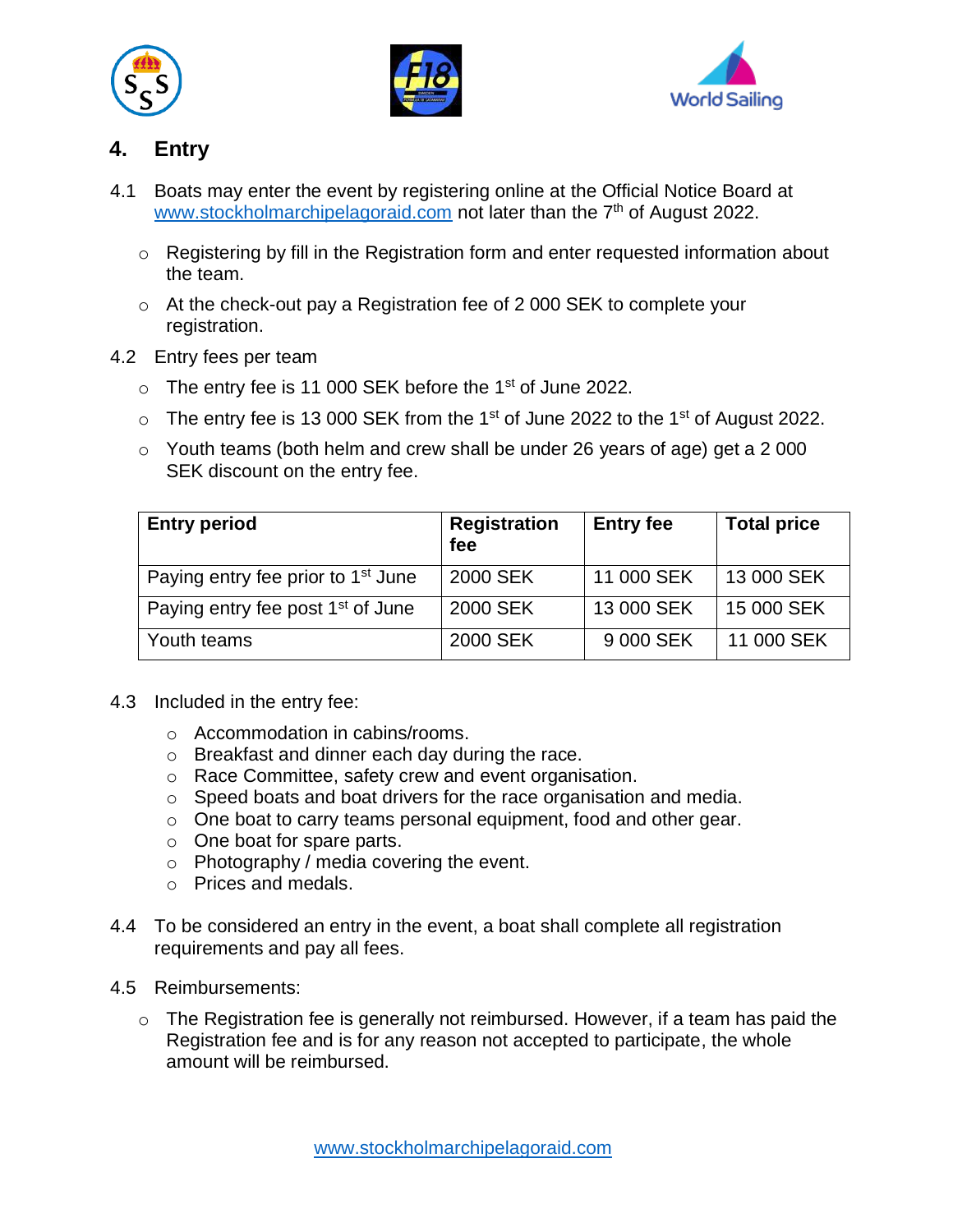





- o If a non-Swedish team has paid the entry fee but is not able to participate due to special rules due to Covid-19 that prevents the team from travelling (closed borders, quarantine-rules etc) the entry fee will be reimbursed.
- $\circ$  If a sailor is injured prior to the race and cannot participate and cannot find a replacement, he/she shall immediately inform the Organising Committee and present a medical certificate. The entry fee will then be reimbursed until the 1<sup>st</sup> of August 2022. After this date there is no possibility for reimbursement.
- 4.6 A maximum number of teams are allowed to participate for security and logistical reasons. The maximum number of teams is 35.

# **5. Registration and equipment inspection**

5.1 Registration will open  $15<sup>th</sup>$  of August at 13.00 hrs at the Race Office in Saltsjöbaden.

The following documents shall be provided online before registration:

- o A valid Measurement Certificate.
- o Verified membership for both sailors of their respective National or of the International F18 Class Association.
- o Insurance including liability.
- o A completed Start declaration form, including Safety Inspection Protocol.
- 5.2 All boats will be inspected, weighing included, for compliance with class rules and the regatta safety rules.
- 5.3 A boat or equipment may be inspected at any time during the regatta for compliance with her certificate, class rule, Notice of Race and Sailing Instructions.

### **6. Schedule**

6.1 Programme

## **Monday 15th of August, KSSS at Saltsjöbaden**

13.00 – 18.00 Registration

15.00 – 19.00 Measurement and equipment inspection

#### **Tuesday 16th of August**

- 09.00 16.00 Registration
- 10.00 18.00 Measurement and equipment inspection
- 17.00 Speedboat from *Hundudden* to Saltsjöbaden for drivers of trailers
- 19.00 Welcome ceremony and team briefing

#### **Wednesday 17th of August**

[www.stockholmarchipelagoraid.com](http://www.stockholmarchipelagoraid.com/)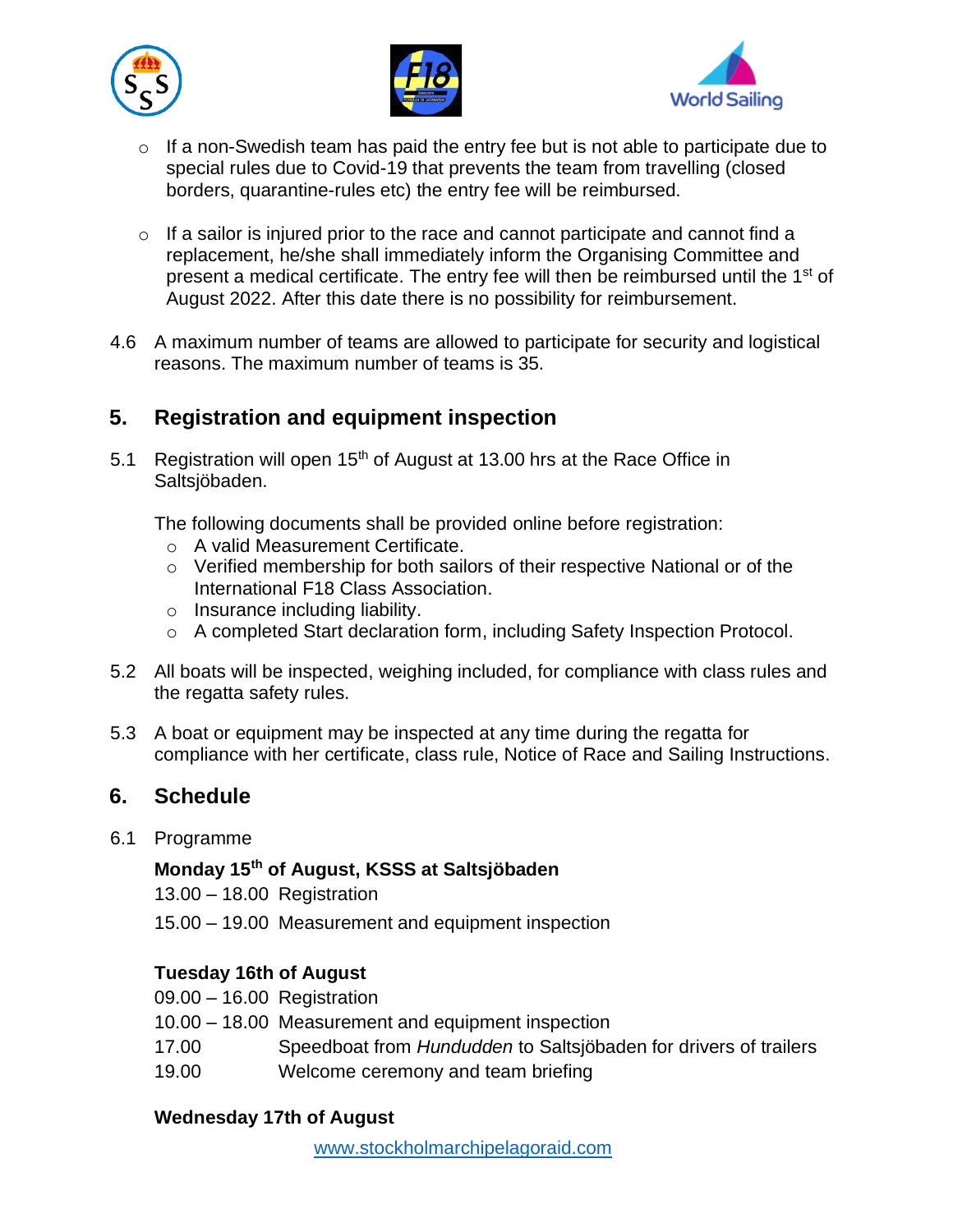





~ 10.00 Start, 2 legs Dinner and accommodation at *Rånö*

#### **Thursday 18th of August**

2 or 3 legs Dinner and accommodation at *Lökholmen, Sandhamn*

#### **Friday 19th of August**

2 or 3 legs Dinner and accommodation at *Fejan*

#### **Saturday 20th of August**

2 or 3 legs Dinner and accommodation at *Nässlingen*

#### **Sunday 22nd of August**

 $\sim 8.00$  Start 2 legs

The Race Committee will plan for finish at 15.00 at KSSS guest harbour at *Vasahamnen* in Stockholm City. Price giving ceremony approx. 30 minutes after last boat finish (or later pending protests).

Possibility to shower and change clothes. Food and drinks next to the finish.

Possibility to get boats towed to *Hundudden*, to the trailers, as soon as possible after the price giving ceremony.

### **7. Race format and courses**

- 7.1 Up to 13 legs/races are scheduled.
- 7.2 The Raid consists of 2-3 legs/races per day with short pauses to eat, drink and repair boat etc between the races.

Each evening the preliminary course/courses for the next day will be published to the sailors online and on a physical Notice board. The course description will include the Check Points (CP) to be rounded or passed, and additional information concerning the course. The CPs will be presented at the Team briefing.

7.3 The Race Committee can decide to shorten a leg for boats arriving to a CP in order to shorten the time between the first and last the boat. The boats will then get a visual signal or a voice message to skip a CP or go directly to the finish line without passing the last CP/CPs.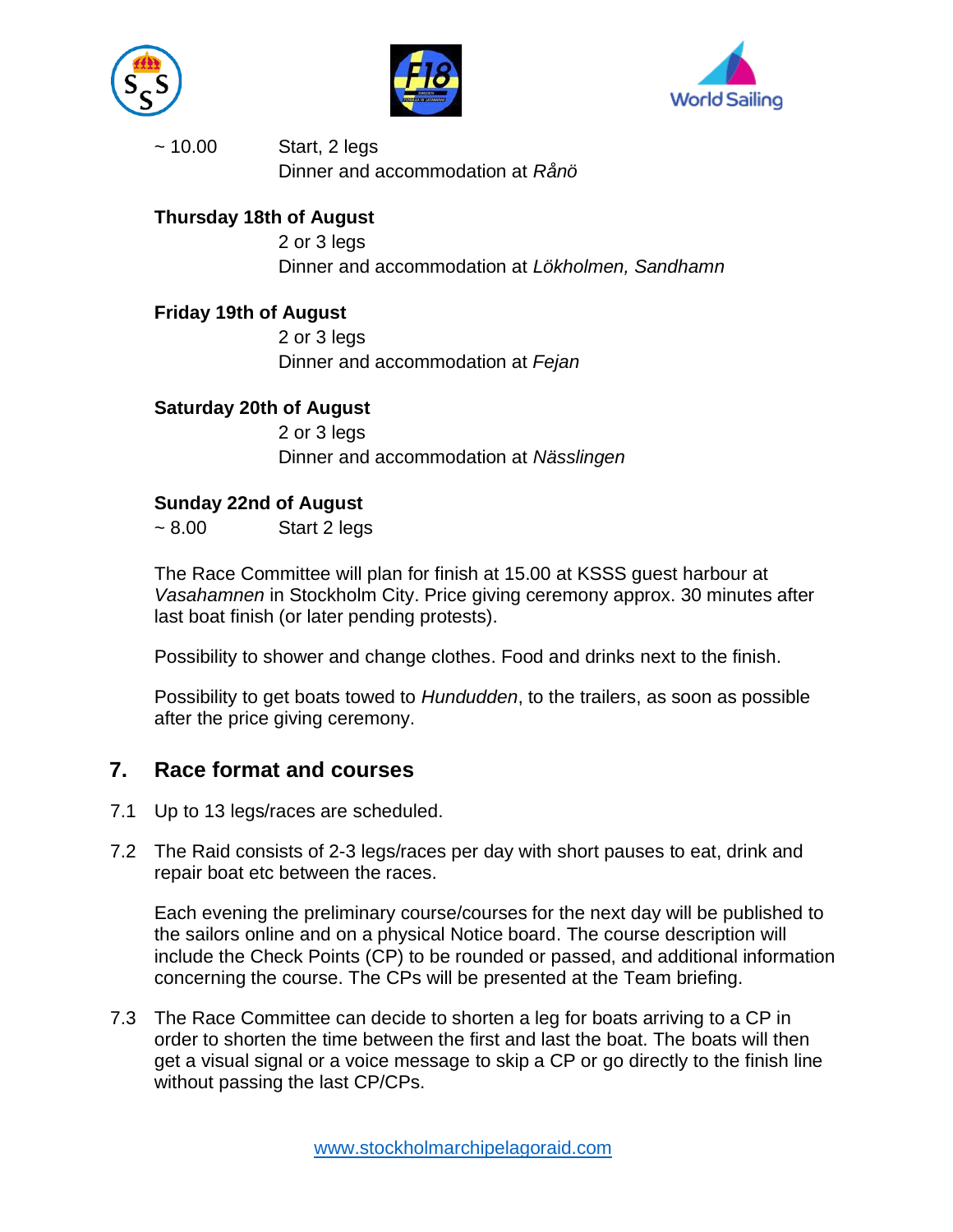





## **8. Racing area**

8.1 The Raid takes place in the Stockholm Archipelago, east of Stockholm City. The Stockholm Archipelago stretches about 80 Nm from North to South and 40 Nm from West to East. It constitutes of roughly 36 000 islands, skerries and rocks.



8.2 The Base Camps are the places where the competing teams and race organisation can get a rest each night with good food and drinks, a sauna and a place to sleep.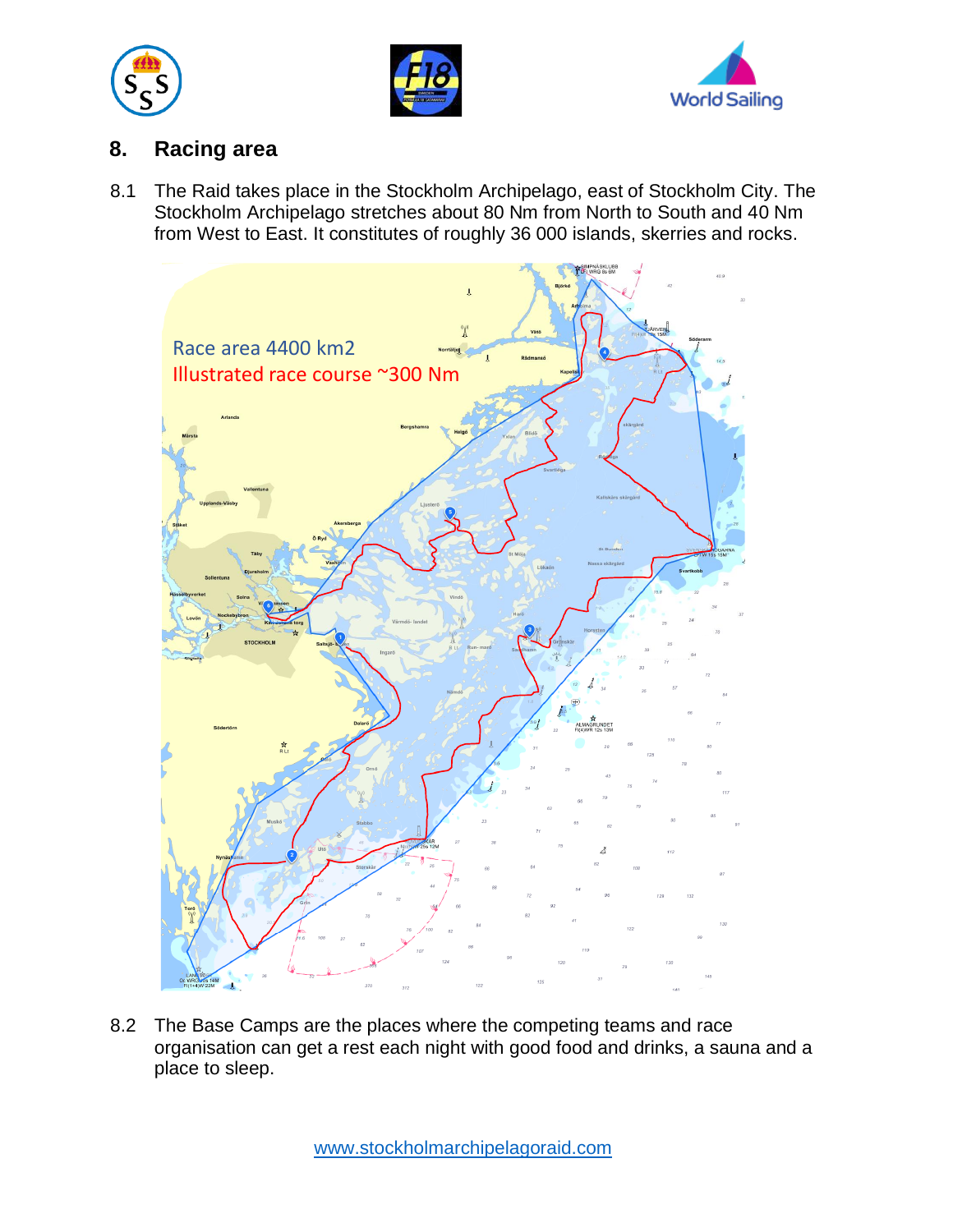





# **9. Protests and penalty systems**

- 9.1 RRS 44.1 is changed so that the Two-Turns Penalty is replaced by the One-Turn Penalty.
- *9.2* In addition to RRS 64.2, the Protest Committee may penalize a boat by deducting the boat´s score for a leg, but not more than the equivalent of "did not start".
- 9.3 Before a protest hearing, a boat may acknowledge having broken a rule of RRS part 2, except rule 14, by accepting a 6 points scoring penalty in the leg/race concerned.

# **10. Scoring**

- 10.1 A high point scoring system will apply. The boat which has accumulated the most points at the end of the Raid wins. If 6 legs or more have been sailed, the worst score of each boat will be discarded.
- 10.2 The first boat of a leg will get points equal to the number of boats starting in any of the legs +5. The second boat gets 1 point less, the third boat gets 2 points less etc.
- 10.3 The Race Committee may decide to shorten a race for the last boats arriving to a checkpoint in order to shorten the time between the first and the last boat. A race can be shortened for the last boats in the race by taking away one or more CPs and letting the boats continue racing directly to the Finish Line. It can also be shortened by setting a new Finish Line at the actual CP for the last boats in the fleet.

The boats sailing the shortened course will be placed after all the boats having sailed the original course. They will also get a 2 points penalty for not having sailed the complete course.

- 10.4 A boat that does not finish a leg (DNF, RET, NSC) gets 2 points.
- 10.5 A boat that does not start a leg (DNC, DNS, OCS, UFD, BFD) or is disqualified in a leg (DSQ, DNE) gets 0 points.
- 10.6 If there is a tie between two or more boats, appendix A8 will be applied.
- 10.7 The race committee will make no changes to the results 24 hours after the last race as provided for in RRS 90.3e.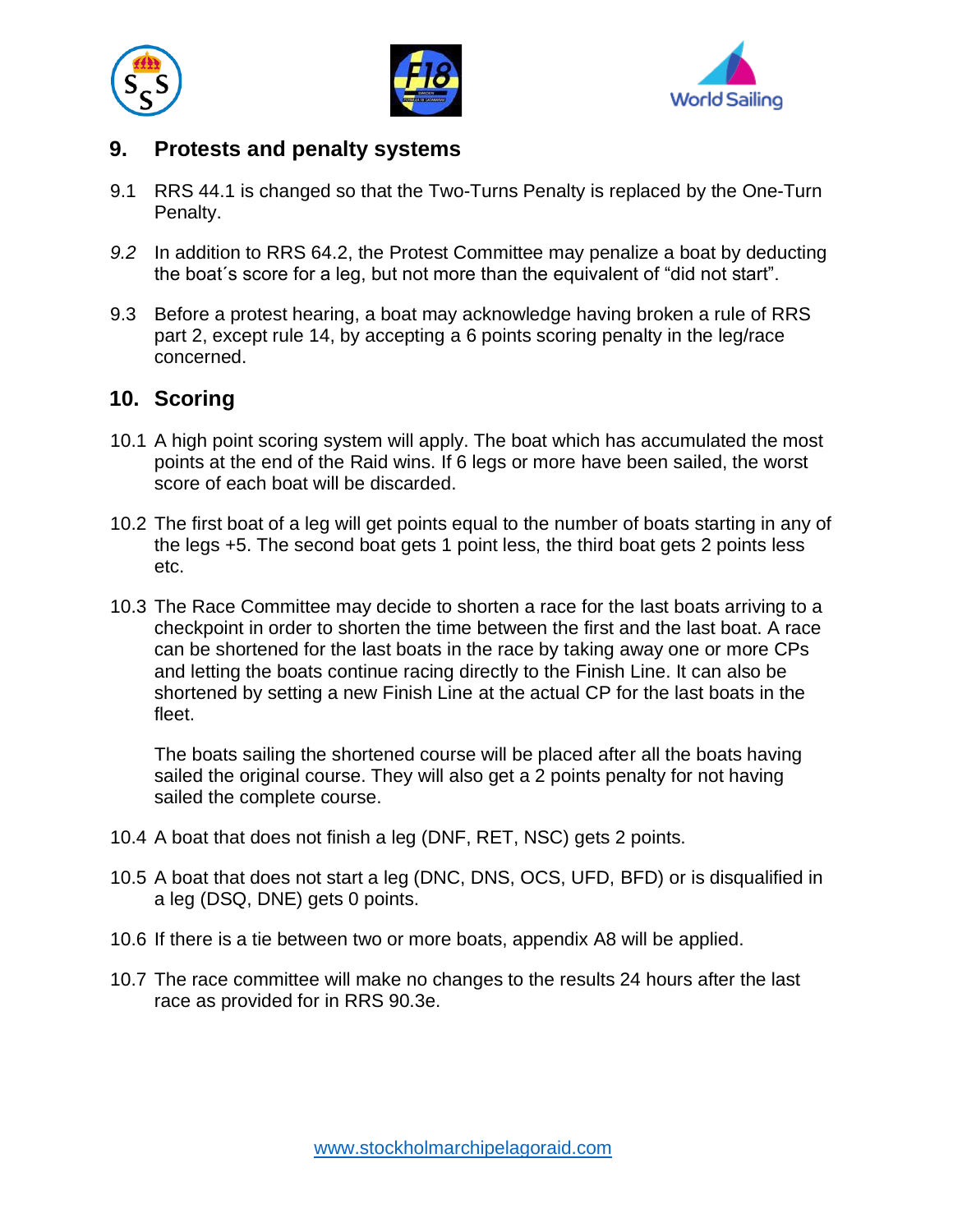





# **11. Prizes**

11.1 The regatta winners will obtain the title "2022 Formula 18 Raid World Champions".

11.2 Prizes will be awarded in the following categories, subject to entry numbers:

- Overall
- Female team both crew shall be female
- Mixed team
- Youth team

# **12. Risk statement**

12.1 Competitors participate in the event entirely at their own risk, see RRS 3 - Decision to Race. The Organizing Authority, Royal Swedish Yacht Club KSSS, Swedish Sailing Federation, Swedish F18 Association, International F18 Association, the PRO, the Race Committee, the International Jury, the Technical Committee, the volunteers, and any other party involved in the organization of the event will not accept any liability for material damage or personal injury or death sustained in conjunction with or prior to, during, or after the event. Each boat owner or his representative accepts these terms by signing the entry form.

# **13. Insurance**

13.1 Each participating boat shall be insured with valid third-party liability insurance of at least 200 000 Euro.

# **14. Media rights, cameras and electronic equipment**

- 14.1 By participating in this event competitors grant to the organizing authority and their sponsors, the right in perpetuity to make, use and show, from time to time at their discretion, any photos or any motion pictures and live, taped or filmed television and other reproductions of the athlete and boat during the period of the competition without compensation.
- 14.2 Boats may be required to carry cameras, sound equipment or positioning equipment provided by the Organizing Authority.
- 14.3 All competitors may be required for interviews at the regatta.

9 April 2022, Stockholm Håkan Anderson, International Race Officer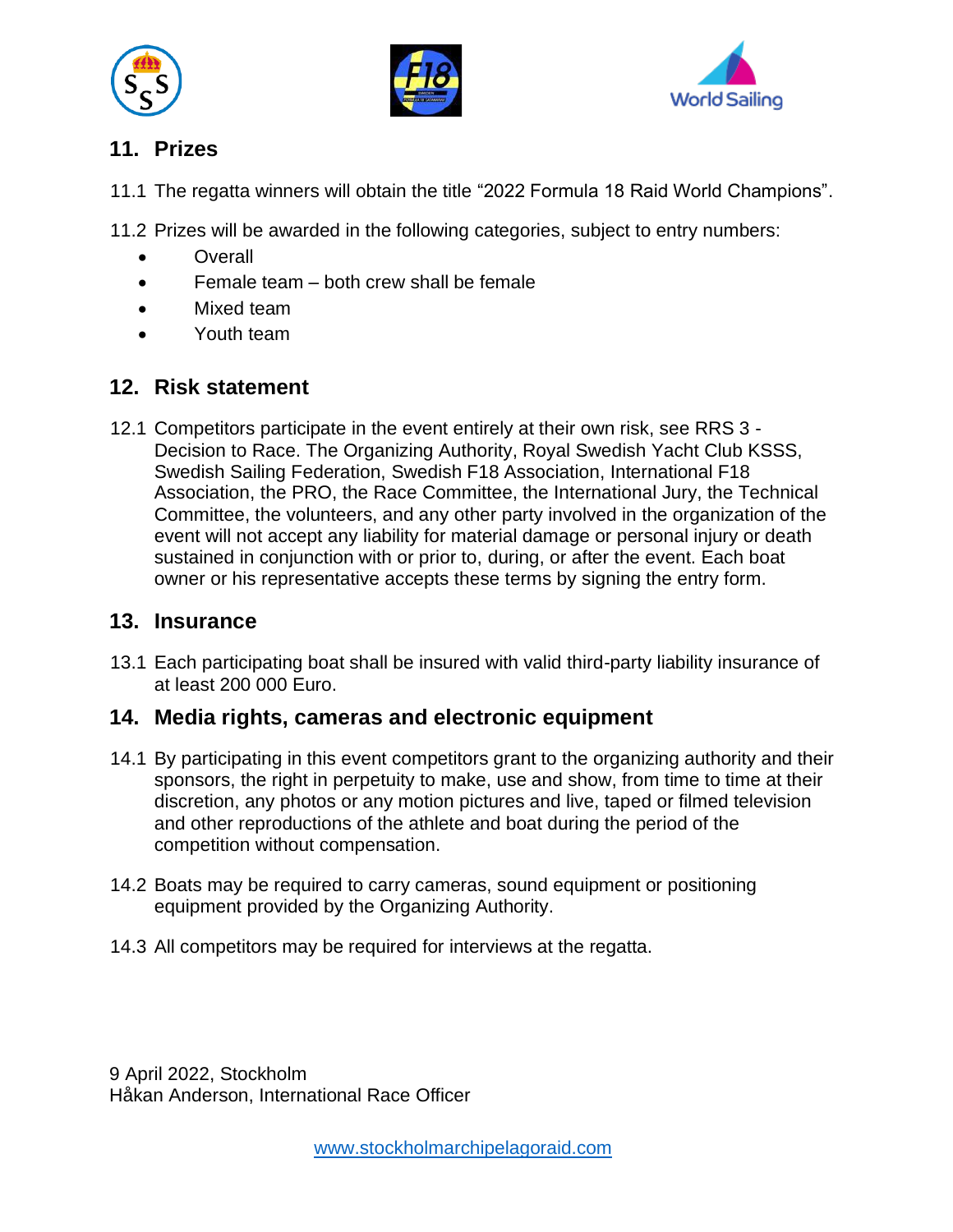





# **Addendum A – Safety Regulations**

#### **A1 Mandatory equipment on each boat:**

- A1.1 1 fully functional waterproof marine VHF in trampoline pocket, lower part of mast or similar to be accessible also when capsized.
- A1.2 1 red parachute flare and 2 red hand-held flares attached under trampoline or behind either beam for easy access when capsized.
- A1.3 1 towing line, minimum 15m \* 8 mm with stretch (not a halyard or similar). Class rule stipulates 15m \* 6mm which will also be allowed, but not recommended since it can snap when many boats are towed one after the other.
- A1.4 1 paddle, at least 120 cm, for example attached to boom using shock cord.
- A1.5 1 First aid kit (containing as a minimum sterile gauze dressings, bandages, plasters in a variety of different sizes) in a waterproof bag available on trampoline (not stoved away in the hull).
- A1.6 1 knife attached to boom and 1 on the Dolphin striker for use when capsized

#### **A2 Mandatory equipment on each competitor:**

- A2.1 A dry suit or a wet suit worn at all times.
- A2.2 1 mobile phone in waterproof pocket.
- A2.3 1 Life jacket and whistle.
- A2.4 1 red hand-held flare or 1 waterproof flashlight with strobe function attached to life jacket.

#### **A3 Allowed and recommended equipment**

- A3.1 1 knife attached to life west of each competitor.
- 13.2 A GPS with plotter and relevant charts.
- A3.3 A camel back or equivalent up to 3.0 liters on each competitor (does not count as water ballast systems)

#### **A4 Other equipment**

A3.3 A personal locator beacon (PLB) or AIS on each competitor or on the boat may be used and is recommended. If carried, personal identification data shall be registered to the race Safety officer.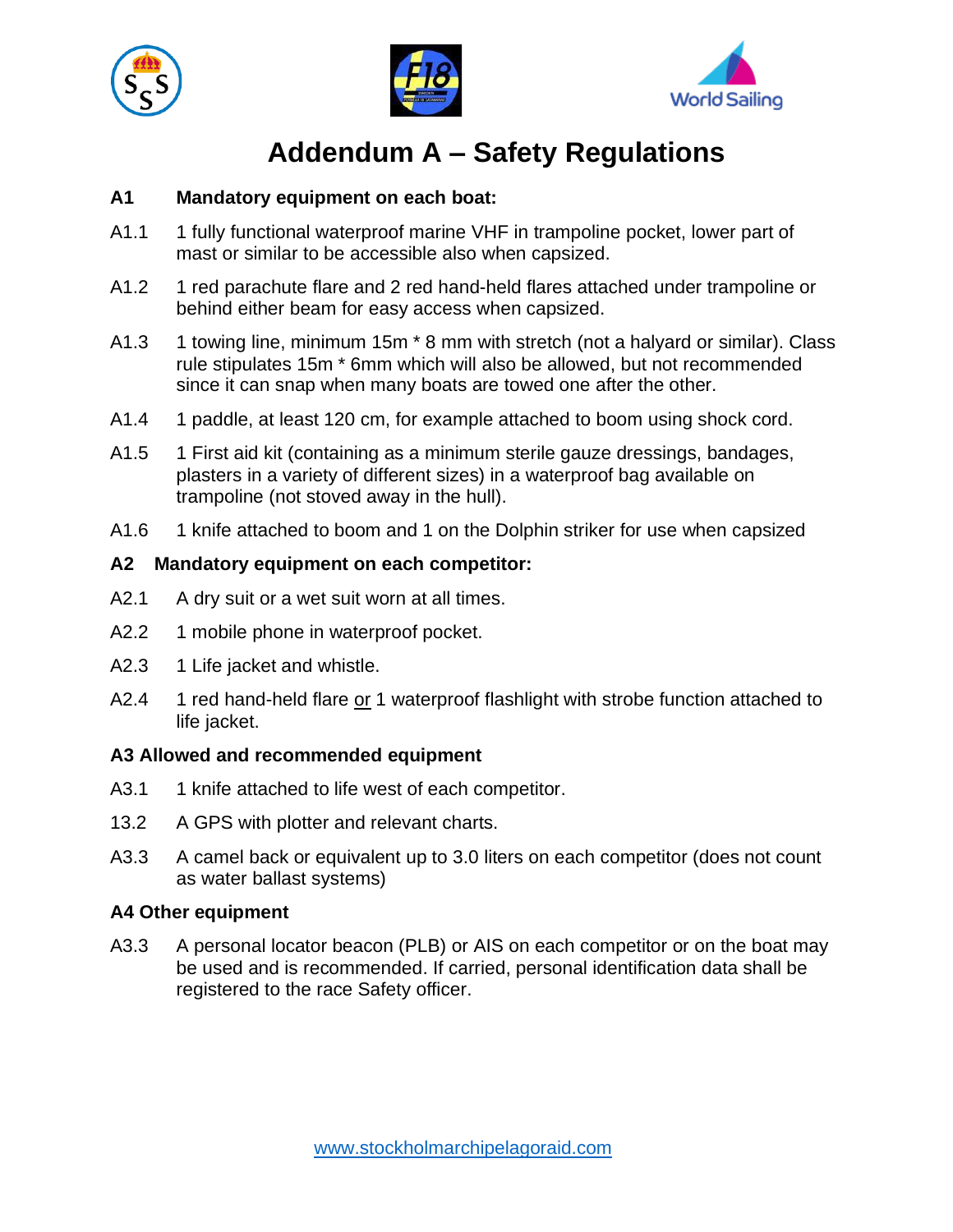





# **Addendum B – useful information**

#### **Help with measurement**

A boat that is not properly measured or lack the measurement papers to show it is class legal can get help to get the boat or equipment measured. This need to be notified well in advance and no later than the  $1<sup>st</sup>$  of August by contacting the responsible measurer and book a time on the 19<sup>th</sup> or 20<sup>th</sup> of August for the measurement to take place on site at KSSS.

#### **List of Checkpoints**

All teams will receive a list of the coordinates for the Checkpoints about one week prior to the race in order to be able to upload them into a GPS with plotter to facilitate navigation. It is strongly recommended to have a GPS with plotter and relevant charts on the boat.

#### **Personal luggage**

Each sailor is allowed to bring one bag of maximum 10 kg (typically 30 - 45L) to the assisting boats. The bag shall be waterproof meaning it can be submerged under the water for at least 10 minutes without leakage.



**Figure 1: Waterproof bag <10 kg (30 L) and small onboard bag for first aid, VHF etc.**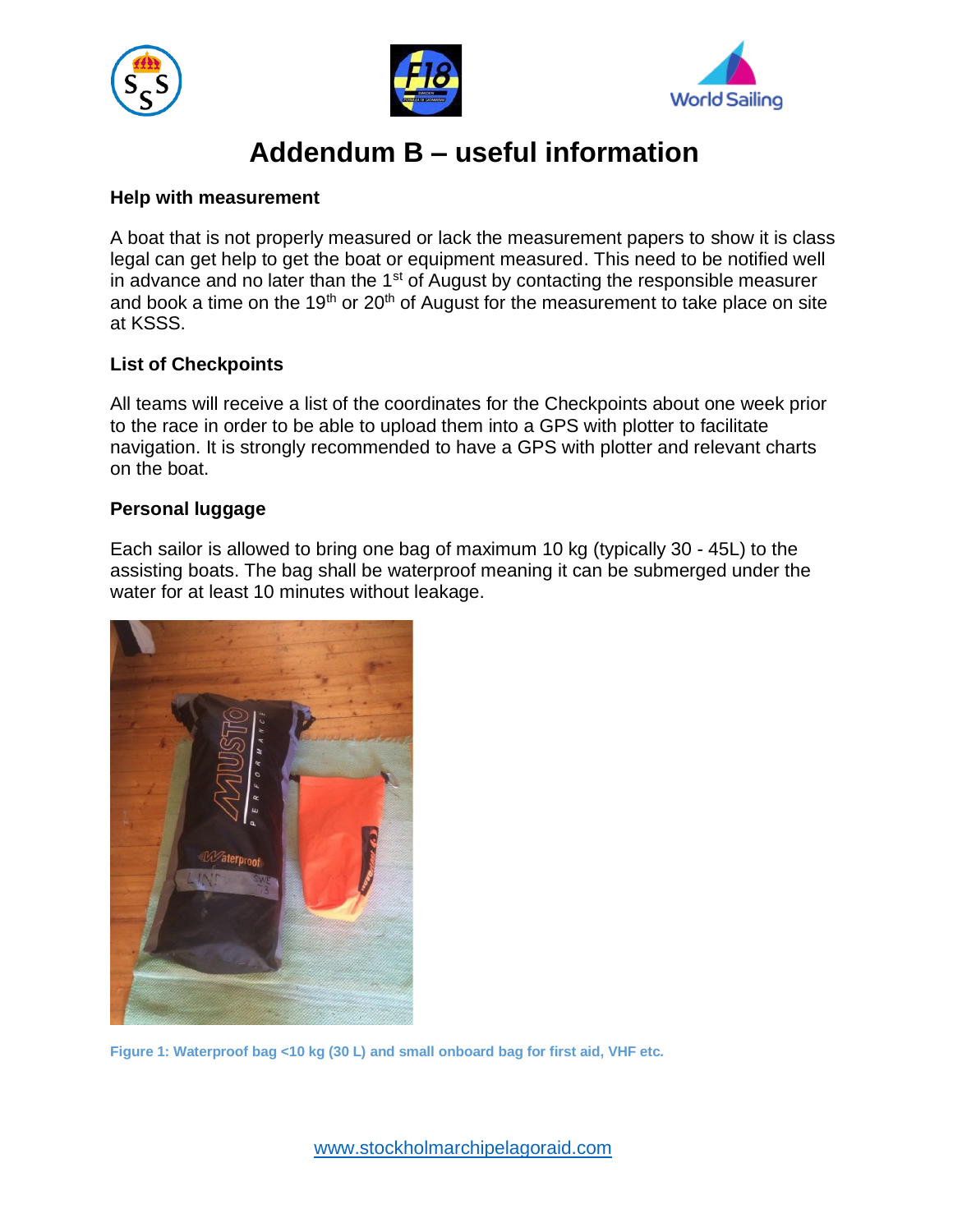





Make sure to keep other clothes and gear to a minimum in order to keep weight under 10 kg and fit it all in a waterproof bag. The supporting motorboats have limited load capacity and heavier bags will be refused.

The following is a suggested packing list:

- One set of clothes both for chilly nights and sunny weather
- Bath towel
- Chargers and/or batteries to mobile phones, VHF and GPS incl extra power strip since only one outlet per team can be guaranteed each night.
- Toothbrush, blinder and anti-snoring ear plugs
- Anti-mosquito product and sun factor
- A head light/flash light for early start preparation.
- Sleeping bag + pillow cover (to fill with clothes to use as a pillow)

In addition each team may bring (if they prefer not to sleep in cabins) one light weight 2 man tent + two sleeping pads in a see through plastic bag. No other gear can go into the plastic bag.

#### **Onboard equipment**

The following gear is recommended to carry onboard each boat during racing:

- "Camelback", maximum 3.0L per sailor is allowed and will not be considered as water ballast systems.
- Energy bars and extra water/liquid enough for a full day's sailing.
- Waterproof bag in hull for extra clothes during the day Small tool and repairkit, for example tape for hull damage, chock chord, shackles, Dynema etc.
- Pocket with string for seachart + waterproof pen.
- Repair kit

*All teams are strongly encouraged to use on board cameras and to share their films* with the media teams to be used for film production. The organizing authority may also mount a camera (Go-Pro or similar) on any boat during the raid.

#### **Common equipment for all teams**

There will be a big, common toolbox where the teams can put tools, repair kits, plastic padding etc. that can be needed during the race (mark your gear with your name). All tools in this toolkit will be available to all teams so that only one set ot each tool has to be brought. Sail repair kits that can be used by everyone should also be brought along in the common toolbox.